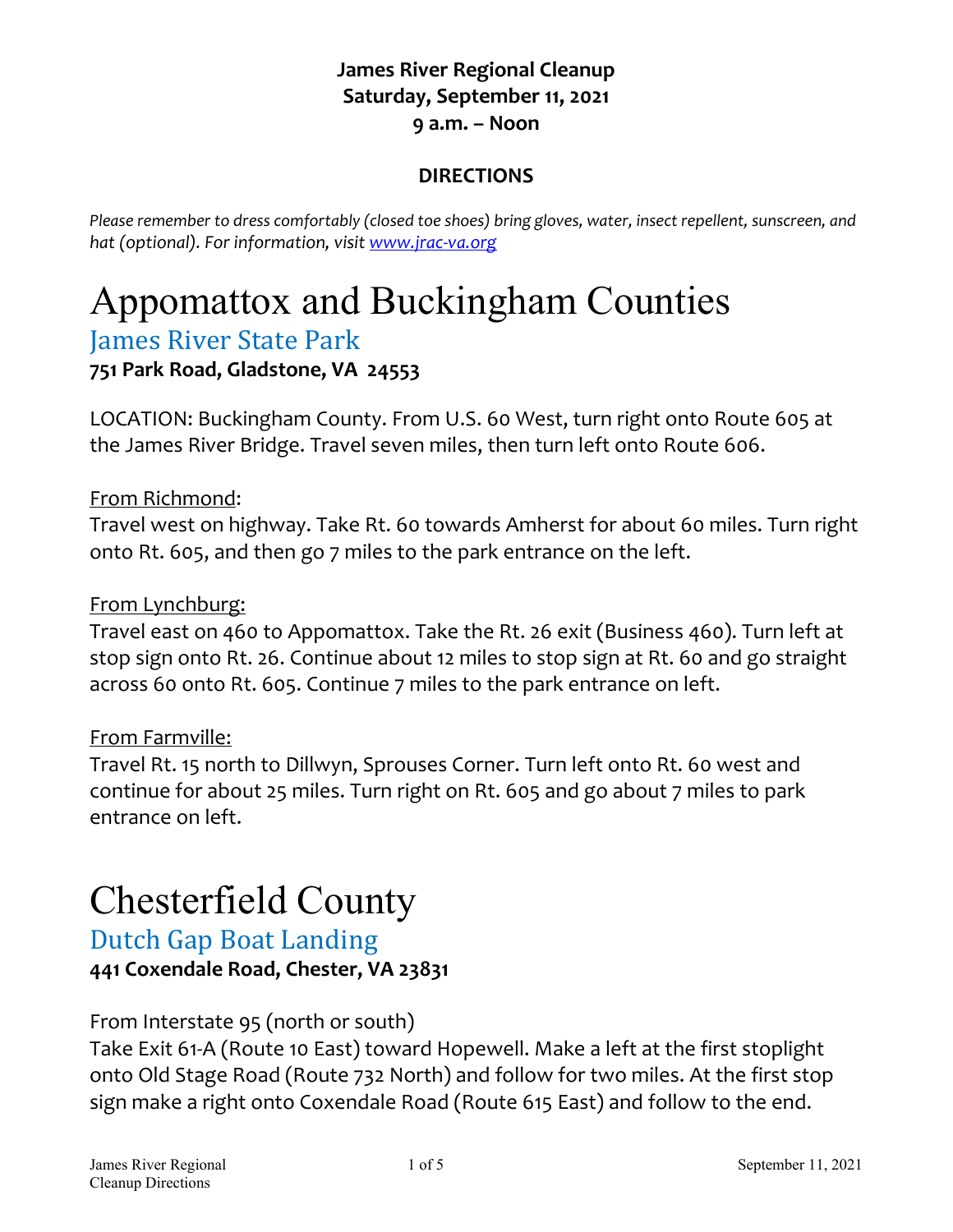### From Interstate 295 (east or west)

Take exit 15 (Route 10 West) toward Chester and follow for 3  $\frac{1}{2}$  miles. Take a right onto Old Stage Road (Route 732 North) and follow for 2 miles. At the first stop sign make a right onto Coxendale Road (Route 615 East) and follow to the end.

## Falling Creek Ironworks

### **6407 Jefferson Davis Highway, Chester, VA 23831**

### From the Chippenham Parkway

Exit south on Jefferson Davis Highway (Route 1/301), take the first left turn into the Falling Creek Apartments after crossing Falling Creek.

From the south on Jefferson Davis Highway

Turn right into the Falling Creek Apartments off of the Jefferson Davis Highway before the Falling Creek Bridge.

Falling Creek crosses the highway between DuPont and Bellwood.

# Falling Creek Reservoir

### **4339 Reservoir Lane, North Chesterfield, VA 23234**

### From the Chippenham Parkway

Exit onto VA-10 W/Iron Bridge Rd toward Richmond. Turn right onto Reservoir Ln. Meeting site is at end of 4339 Reservoir Lane.

# City of Hopewell

### Hopewell Marina

### **1051 Riverside Ave, Hopewell, VA 23860**

From North I-95 South. Take exit 61A to merge onto VA-10 E/W Hundred Rd toward Hopewell. Follow VA-10 E across bridge over Appomattox, then turn right onto Riverside Ave.

### From Petersburg

Take E Washington St and VA-36 E to S 6th Ave in Hopewell. Turn left on S. 6<sup>th</sup> Ave. Turn left onto W Randolph Rd. Turn right onto Riverside Ave.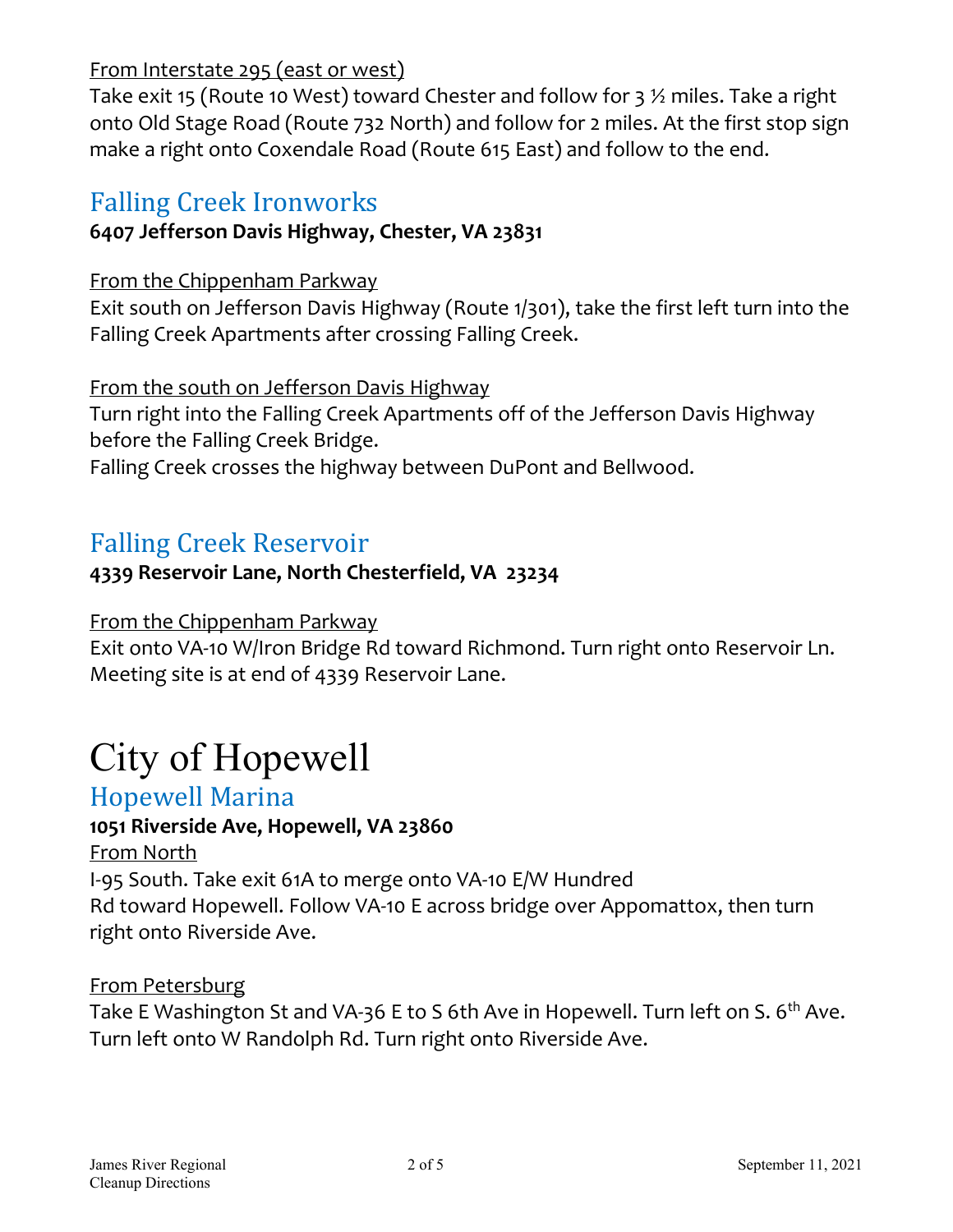# City of Lynchburg

### Percival Island

### **1600 Concord Turnpike, Lynchburg, VA 24504**

#### From Rt. 29 Expressway North or South

Take the Main St. Exit towards downtown. Travel through the first traffic light, turn right just before the 2nd traffic light on Washington St. Travel Washington St. down a hill 1/4 mile and the street ends right in front of Percival's Island.

# City of Newport News

### Hilton Beach **225 River Road, Newport News, VA 23601**

From I-64

Take exit 258A to J. Clyde Morris Blvd/US 17. Turn left onto Jefferson Ave. Turn right onto Main St. Turn left onto River Road.

# City of Petersburg

Lakemont Neighborhood

**1800 E. Washington St., Petersburg, VA 23803**

Travel I95 South to Exit 52, merge into E. Wythe Street, continue onto E. Washington Street to Faith and Hope Temple located at 1800 E. Washington Street. Turn off E Washington Street at Courthouse Road and the church will be located on your right.

### Pocahontas Island

**181 Rolfe St., Petersburg, VA 23803**

From areas south via I-95

Take I-95 N and exit 5 (?) for E. Washington St. Turn right onto 301. Turn right onto Bridge St. Turn left onto Rolfe St. Pocahontas ISLAND Park is on the left.

From Richmond and areas north via I-95

Take I-95 S and Exit 52 to merge onto E Washington St. Turn right onto 301. Turn right onto Bridge St. Turn left onto Rolfe St. Pocahontas ISLAND Park is on the left.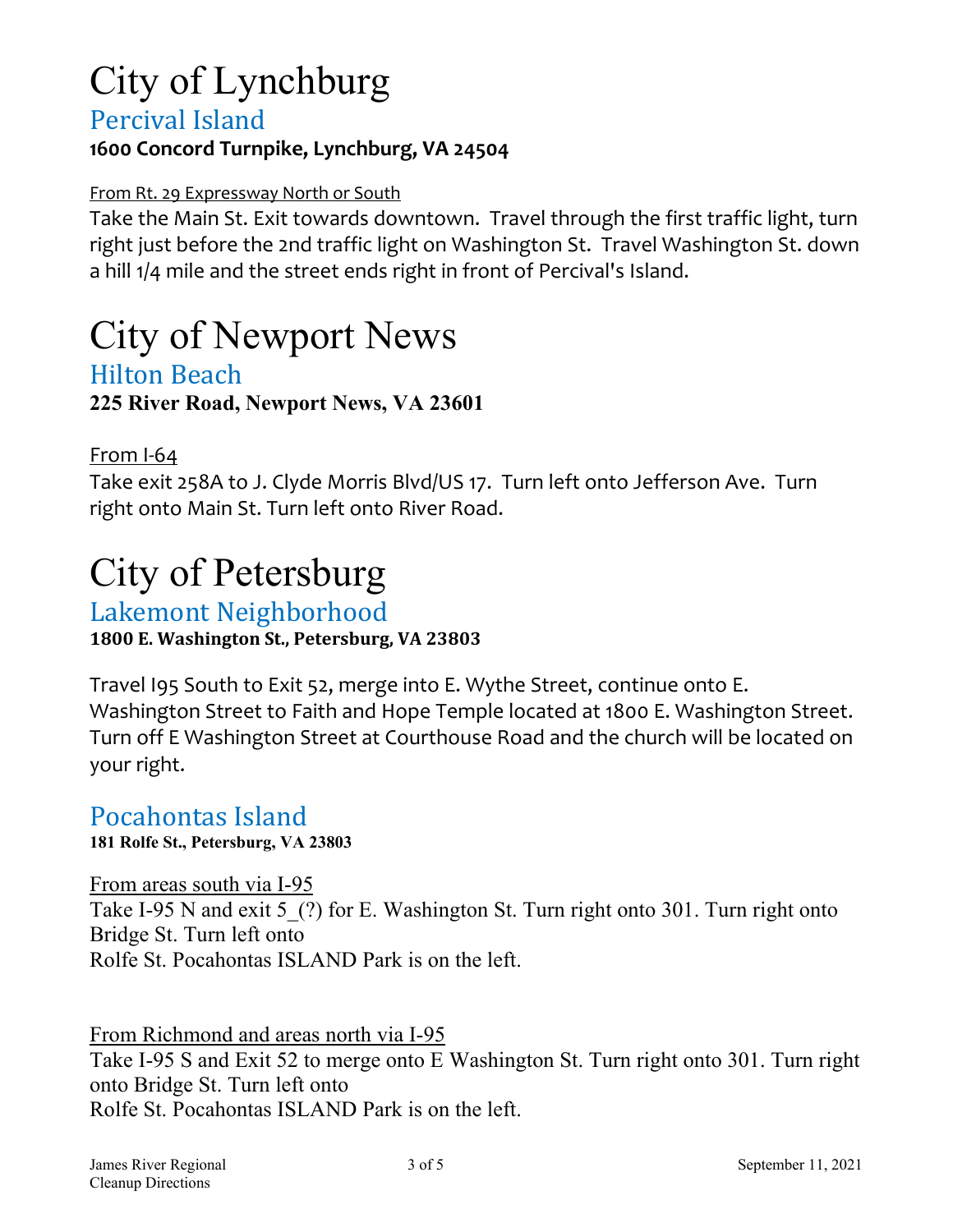# City of Richmond

### Ancarrow's Landing **2000 Brander St., Richmond, VA 23224**

The easternmost section of the Park, it's a popular fishing spot with a concrete boat ramp and a parking lot that accommodates over 100 cars and trailers. It's also the beginning of the Richmond Slave Trail. This section is located at the end of Brander St. Take the Maury St. exit off I-95 and turn right

## Belle Isle

### **300 Tredegar St., Richmond, VA 23219**

The main access to Belle Isle is by pedestrian footbridge from Tredegar St. on the north shore (zip code 23219). Alternate access is by wooden bridge near 22nd St. or by rock-hopping from the south shore. Parking tends to be crowded at Tredegar St. on weekends -- only about 50 spaces

## Brookland Park Boulevard

### **2901 Woodrow Ave. Richmond, VA 23222**

### From North

From I-95 South, take exit 82 to merge onto US-301 S/Chamberlayne Rd. toward Chamberlayne Ave. Turn left onto North Ave. Turn right to stay on North Ave. Turn left onto E. Brookland Park Boulevard. Turn right onto Woodrow Ave. Location will be on the left.

### From South

From I-95 North, take exit 75 for I-64E/7<sup>th</sup> St. toward Norfolk/VA Beach. Keep right, follow signs for  $7<sup>th</sup>$  St. and merge onto N.  $7<sup>th</sup>$  St. Turn right onto Hospital St. Turn left onto Valley Rd. Turn right onto Richmond Henrico Turnpike. Turn left to stay on Richmond Henrico Turnpike. Turn left onto E. Brookland Park Boulevard. Turn left onto Woodrow Ave. Location will be on the left.

## Pony Pasture Rapids – James River Park **7200 Riverside Drive, Richmond, VA 23225**

### From the South